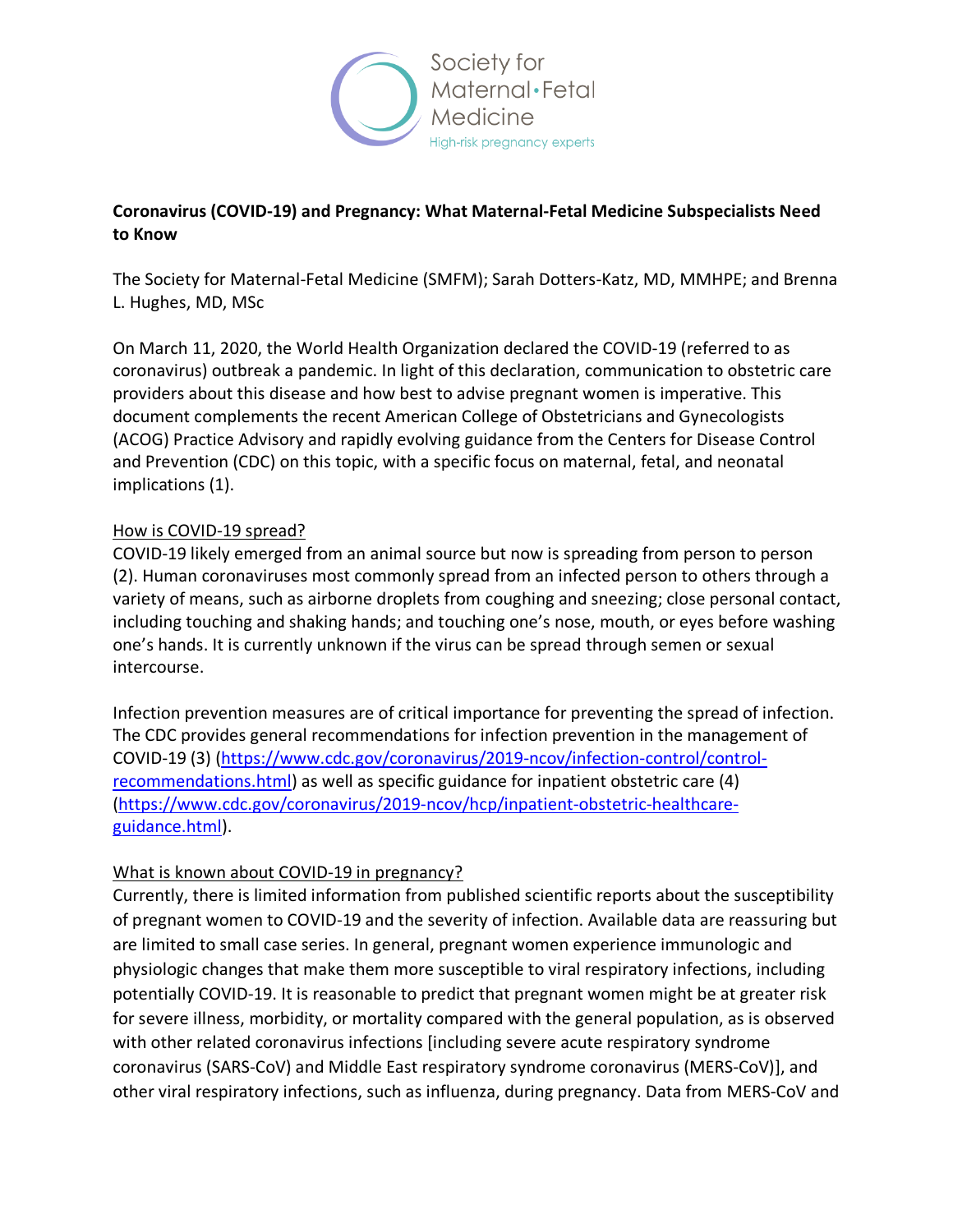SARS-CoV, although limited, suggest that infection in pregnancy may be associated with severe infection and adverse neonatal outcomes, including increased risk of miscarriage, fetal growth restriction, and preterm birth (5, 6). But again, data specific to COVID-19 are not yet available.

The currently published data on COVID-19 infection in pregnancy include 2 case series, totaling 18 women, only 1 of whom suffered severe respiratory morbidity requiring intensive care unit admission and mechanical ventilation (lower than the reported general population risk) (7, 8). While these data are reassuring that pregnant women did not have severe outcomes, they must be interpreted with caution given the small numbers. Early data from one series of hospitalized nonpregnant patients in China found that up to 32% of individuals developed severe pneumonia, and 19% of all infected, hospitalized patients progressed to acute respiratory distress syndrome (ARDS), with mortality ranging from 1.4% to 4.3% of all cases (9, 10). These data vary by region and by different testing strategies. Existing mortality rates are largely derived from areas in which testing of asymptomatic or mildly symptomatic patients is not routine and may therefore be inflated; rates vary from as low as 0.7% in Korea to as high as 4.9% in Italy (11). At this time, it appears that severe illness from COVID-19 occurs predominantly among the elderly and those with significant medical comorbidities.

#### Does COVID-19 cause miscarriage or congenital anomalies?

At this time, very limited data regarding risks associated with infection in the first and second trimesters exist. There are mixed data regarding the risk of congenital malformations in the setting of maternal fever in general. Currently, there are inadequate data on COVID-19 and the risk of miscarriage or congenital anomalies. Data from the SARS epidemic are reassuring, suggesting no increased risk of fetal loss or congenital anomalies associated with infection early in pregnancy (12).

### Who should be tested for COVID-19?

Initial guidance from the CDC recommended that individuals who exhibit symptoms of COVID-19 (fever and/or cough, shortness of breath) and have had close contact with a laboratoryconfirmed COVID-19 patient (being within 6 feet for a prolonged period of time or direct contact with infectious secretions) within 14 days of symptom onset, or have a history of travel from affected geographic areas within 14 days of symptom onset, be tested while other causes of illness are excluded. As of March 2, 2020, the CDC guidance expanded testing to a wider group of symptomatic patients. Clinical judgment should be used in the decision to test symptomatic patients with other than the previously listed epidemiologic risk factors (13). Clinicians are encouraged to test for other causes of respiratory illness, including influenza. COVID-19 testing recommendations are likely to change frequently, and MFM subspecialists are encouraged to check the CDC website for evolving guidance (13) (https://www.cdc.gov/coronavirus/2019-nCoV/hcp/clinical-criteria.html).

Current testing is by polymerase chain reaction (PCR), and availability varies by location. Health care providers should immediately notify their local or state health department in the event of a person under investigation (PUI) for COVID-19. As testing availability increases, this guidance may be subject to change. Currently, in some cases where PCR availability is limited,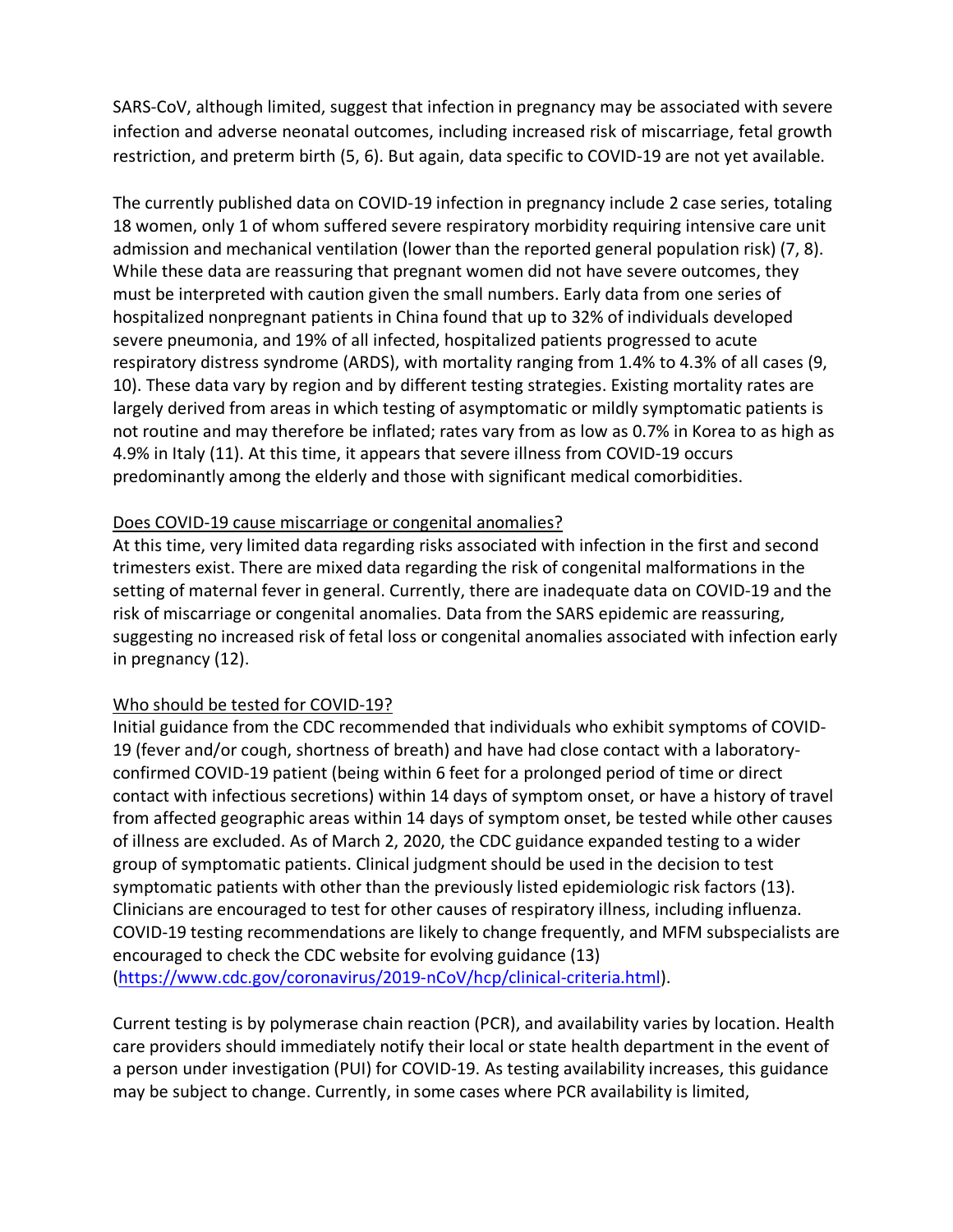computerized tomography (CT) imaging may be useful as an adjunct to diagnosis, as there are potentially pathognomonic findings for COVID-19, including ground-glass opacities (14). If CT imaging is considered to evaluate a pregnant patient with suspected or confirmed COVID-19 infection, the usual guidance regarding the risks and benefits of diagnostic radiation in pregnancy is warranted (14). In general, the risk of a chest CT scan with abdominal shielding results in radiation exposure to the fetus below that associated with teratogenic risk in pregnancy. However, as PCR becomes more readily available, it remains the preferred testing method.

### Is there evidence of vertical transmission of COVID-19?

Chen et al. found no evidence of COVID-19 in the amniotic fluid or cord blood of 6 infants of infected women (8). While this report includes only a small number of cases, the lack of vertical transmission is consistent with what is seen with other common respiratory viral illnesses in pregnancy, such as influenza.

### Are women infected with COVID-19 at increased risk for preterm birth?

Preterm delivery has been reported among infants born to women positive for COVID-19 during pregnancy. However, it appears that some cases were iatrogenic and not due to spontaneous preterm labor. It is not clear that these outcomes were related to maternal infection. All of the infants in this single report were clinically well, and no neonatal deaths were reported (8).

Given the limited data available regarding COVID-19 during pregnancy, knowledge of adverse outcomes from other respiratory viral infections may provide context and information. For example, other respiratory viral infections during pregnancy, such as influenza, have been associated with adverse neonatal outcomes, including low birth weight and preterm birth, generally thought due to severe maternal illness. Infants have been born preterm and/or small for gestational age to women with other coronavirus infections, including SARS-CoV and MERS-CoV, during pregnancy (5, 6).

### Do women with COVID-19 need additional antenatal surveillance?

During acute illness, fetal management should be similar to that provided to any critically ill pregnant woman. Continuous fetal monitoring in the setting of severe illness should be considered only when delivery would not compromise maternal health or as another noninvasive measure of maternal status.

Very little is known about the natural history of pregnancy after a patient recovers from COVID-19. In the setting of a mild infection, management similar to that for a patient recovering from influenza is reasonable. Given how little is known about this infection, a detailed midtrimester anatomy ultrasound examination may be considered following first-trimester maternal infection. For those experiencing illness later in pregnancy, it is reasonable to consider sonographic assessment of fetal growth in the third trimester.

### Are there delivery considerations?

Timing of delivery, in most cases, should not be dictated by maternal COVID-19 infection. For women infected early in pregnancy who recover, no alteration to the usual timing of delivery is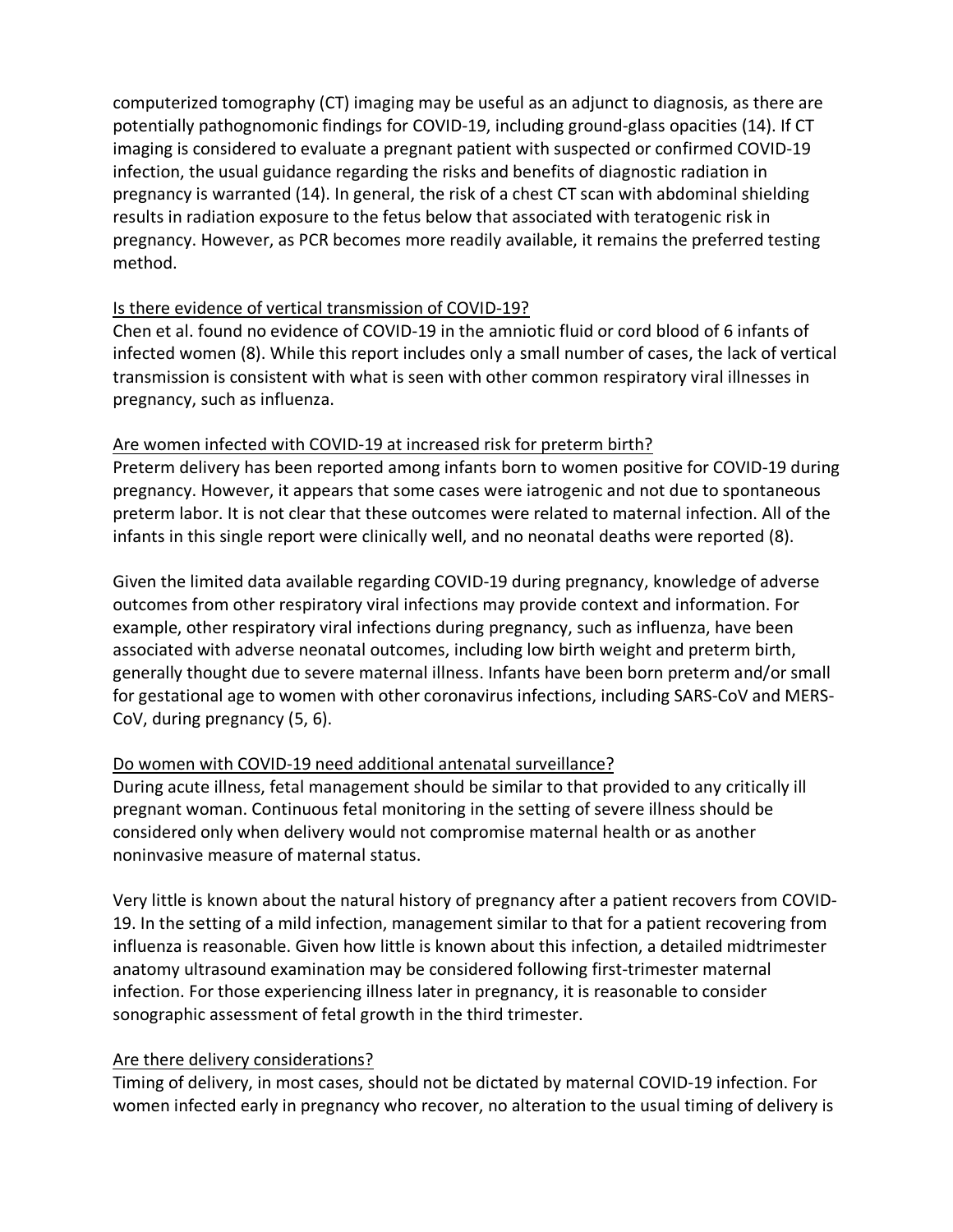necessary. For women infected in the third trimester who recover, it is reasonable to attempt to postpone delivery (if no other medical indications arise) either until a negative testing result is obtained or quarantine status is lifted in an attempt to avoid transmission to the neonate. In general, COVID-19 infection itself is not an indication for delivery.

The reported series have included primarily cesarean deliveries, but the mode of delivery should be dictated by usual obstetric practice. The youngest individual to have documented infection with COVID-19 was a 36-hour-old neonate born by cesarean delivery, suggesting neonatal rather than vertical transmission (8).

At this time, the CDC recommends that facilities should consider temporarily separating (eg, separate rooms) a woman with confirmed COVID-19 or who is a PUI for COVID-19 from her infant until the woman's transmission-based precautions are discontinued (4) (https://www.cdc.gov/coronavirus/2019-ncov/hcp/inpatient-obstetric-healthcareguidance.html). Maternal-fetal medicine subspecialists are encouraged to check the CDC site frequently, as new guidance is added daily.

#### Can an infected woman breastfeed?

Chen et al. found no evidence of COVID-19 in the breast milk of 9 infected women (8). Breastfeeding is encouraged and is a potentially important source of antibody protection for the infant. The CDC recommends that during temporary separation, women who intend to breastfeed should be encouraged to express their breast milk to establish and maintain milk supply. If possible, a dedicated breast pump should be provided. Before expressing breast milk, women should practice appropriate hand hygiene. After pumping, all parts of the pump that come into contact with breast milk should be thoroughly washed, and the entire pump should be appropriately disinfected per the manufacturer's instructions. Expressed breast milk should be fed to the newborn by a healthy caregiver. For women and infants who are not separated, the CDC recommends that if a woman and newborn do room-in and the woman wishes to feed at the breast, she should put on a facemask and practice hand hygiene before each feeding (4) (https://www.cdc.gov/coronavirus/2019-ncov/hcp/inpatient-obstetric-healthcareguidance.html).

### What is the current travel and community protection guidance?

Guidance regarding travel is provided by the CDC and changes frequently. Maternal-fetal medicine (MFM) subspecialists are encouraged to check the CDC website frequently for guidance related to travel. Physicians are also encouraged to check with their local public health authorities for local guidance related to travel (15) (https://www.cdc.gov/coronavirus/2019-ncov/travelers/index.html).

Pregnant women who have severe chronic medical illnesses such as heart, lung, or kidney disease should follow the CDC precautions for those at higher risk of severe illness. This guidance includes general practices such as stocking up on supplies, taking everyday precautions to keep space between themselves and others when out in public, keeping away from others who are sick, limiting close contact, and frequent hand washing. Further, the CDC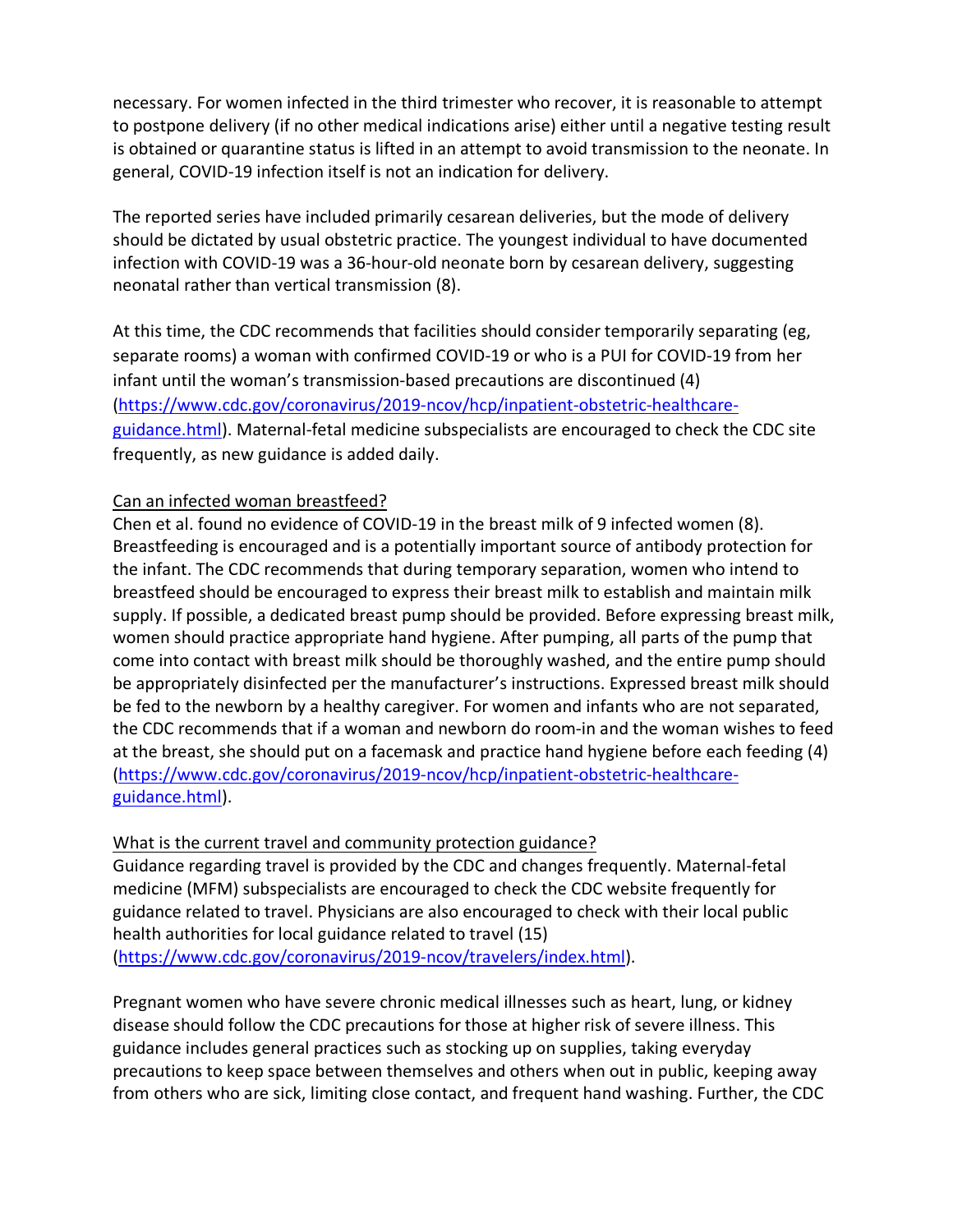recommends avoiding crowds as much as possible and that during a COVID-19 outbreak in one's community, those with severe chronic illnesses should stay home as much as possible (16) (https://www.cdc.gov/coronavirus/2019-ncov/specific-groups/high-riskcomplications.html).

### Are there treatments for COVID-19?

Currently, no antiviral medications are approved for the treatment of COVID-19 by the US Food and Drug Administration. No vaccine currently exists for COVID-19.

# Should obstetric care appointments be altered?

Alternate prenatal care schedules have been proposed as a strategy in the effort to control the spread of COVID-19. Community mitigation efforts are important however, the implementation of such strategies will depend on local practice and population factors and resources. Where available, telehealth (including telephonic and other remote services link to statement) can be a tool leveraged to allow access to care for these patients while implementing community mitigation efforts. Ob-gyns and other prenatal care practitioners should ensure that patients with certain high-risk conditions continue to be provided necessary prenatal care and antenatal surveillance when indicated.

# What is the guidance for pregnant healthcare personnel?

Pregnant healthcare personnel (HCP) should follow the Centers for Disease Control risk assessment and infection control guidelines for HCP with potential exposure to patients with suspected or confirmed COVID-19. While pregnant HCP may continue to work, facilities may want to consider limiting their exposure to patients with confirmed or suspected COVID-19, especially during higher risk procedures (e.g., aerosol-generating procedures). However, in settings with a higher burden of disease or limited staffing, this may not be feasible. The above recommendations should also be applied to other healthcare personnel considered to be at higher-risk for severe complications of infection; such as, older adults; people with chronic medical conditions (heart disease, diabetes, and lung disease); or who are immunocompromised.

### Summary

In summary, it is important for MFM subspecialists to educate themselves regarding COVID-19 to optimize patient care and to protect themselves. **This is a rapidly changing landscape, and new information will continue to be updated daily. As data on pregnancy accumulate, the Society for Maternal-Fetal Medicine will continue to provide guidance to our members.**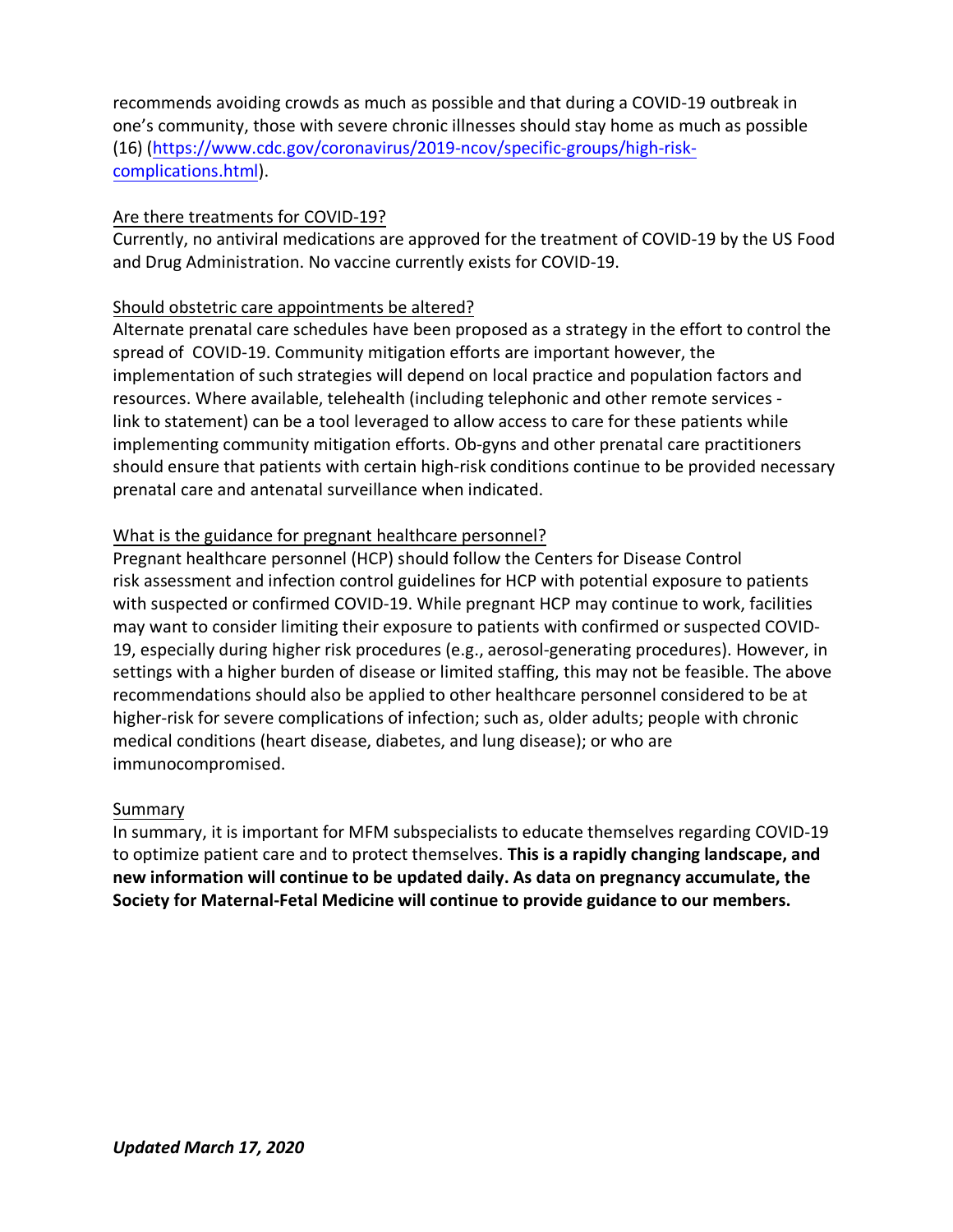### References

1. Rasmussen SA, Smulian JC, Lednicky JA, Wen TS, Jamieson DJ. Coronavirus Disease 2019 (COVID-19) and Pregnancy: What obstetricians need to know. Am J Obstet Gynecol 2020 Feb 24.

2. Centers for Disease Control and Prevention. How COVID-19 Spreads. 2020 [cited 2020 March 10]; Available from: https://www.cdc.gov/coronavirus/2019 ncov/about/transmission.html

3. Centers for Disease Control and Prevention. Interim Infection Prevention and Control Recommendations for Patients with Suspected or Confirmed Coronavirus Disease 2019(COVID-19) in Healthcare Settings. 2020 [cited 2020 March 11]; Available from:

https://www.cdc.gov/coronavirus/2019-ncov/infection-control/control-recommendations.html 4. Centers for Disease Control and Prevention. Interim Considerations for Infection Prevention and Control of Coronavirus Disease 2019 (COVID-19) in Inpatient Obstetric Healthcare Settings. 2020 [cited 2020 March 11]; Available from: https://www.cdc.gov/coronavirus/2019 ncov/hcp/inpatient-obstetric-healthcare-guidance.html

5. Alfaraj SH, Al-Tawfiq JA, Memish ZA. Middle East Respiratory Syndrome Coronavirus (MERS-CoV) infection during pregnancy: Report of two cases & review of the literature. J Microbiol Immunol Infect 2019 Jun;52(3):501-3.

6. Wong SF, Chow KM, Leung TN, Ng WF, Ng TK, Shek CC, et al. Pregnancy and perinatal outcomes of women with severe acute respiratory syndrome. Am J Obstet Gynecol 2004 Jul;191(1):292-7.

7. Lei D WC, Li C, Fang C, Yang W, Cheng B, Wei M, Xu X, Yang H, Wang S, Fan C. . Clinical characteristics of pregnancy with the 2019 novel coronavirus disease (COVID-19) infection. Chinese Journal Perinatal Medicine 2020;23(3).

8. Chen H GJ, Wang C, Luo F, Yu X, Zhang W, Li J, Zhao D, Xu D, Gong Q, Liao J, Yang H, Hou W, Zhang Y. Clinical characteristics and intrauterine vertical transmission potential of COVID-19 infection in nine pregnant women: a retrospective review of medical records. Lancet 2020;395(10226):809-15.